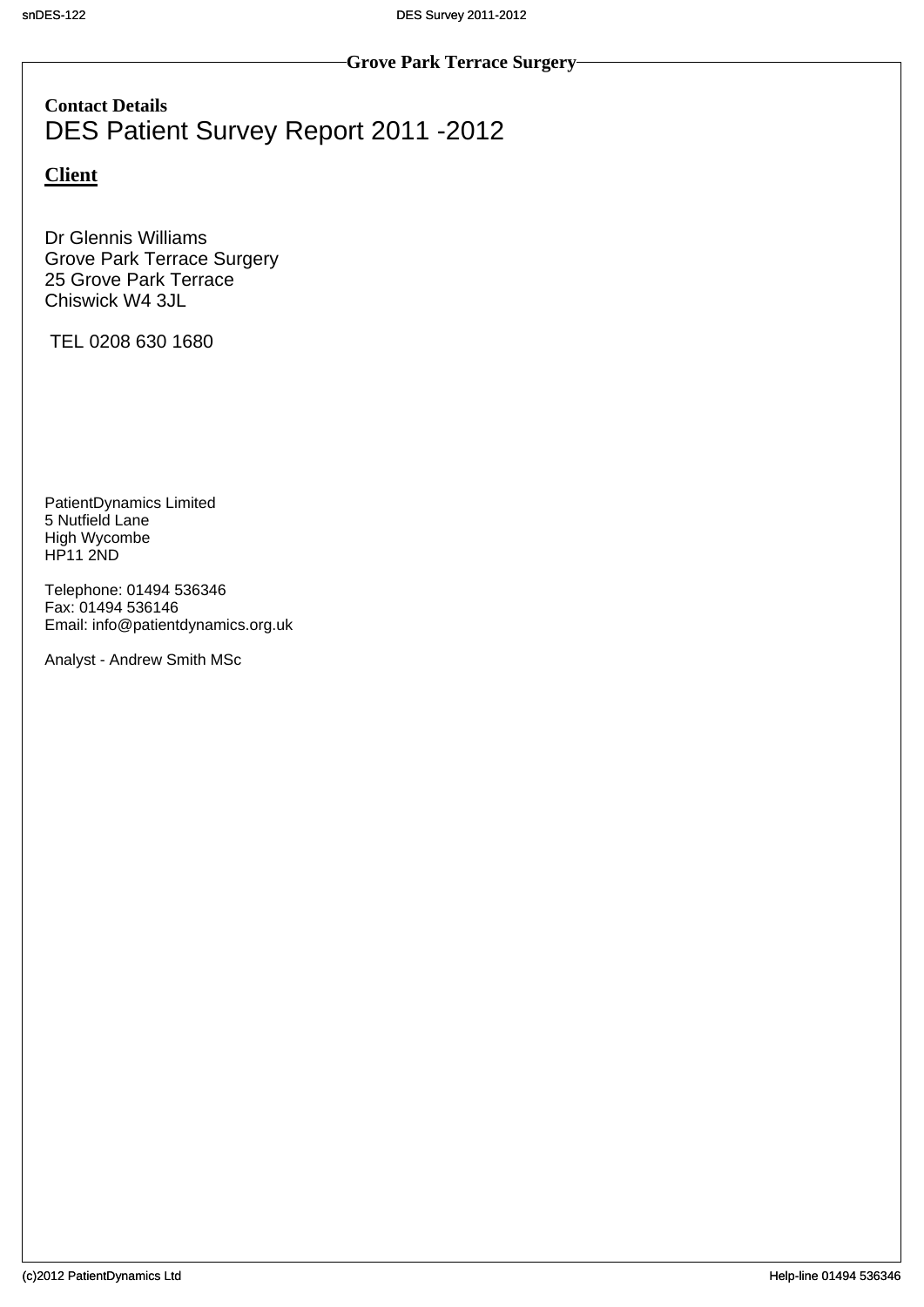#### **Mean rating scores**

Mean rating scores- how they are calculated?

The statements on the survey are all worded in the same direction, so a score can be given to each answer (please see below).

Positive Question Score Strongly Agee 100<br>Agree 75 Agree 75<br>Neutral 50 Neutral 50<br>Disagree 25 Disagree Strongly Disagree 0

The question scores and dimensions in this report are the means of these ratings for all the respondents to the component question.

#### Rating Scores

The tables below show your scores on each of the questions in the survey.

All scores are calculated so that 100 is the best score possible regardless of how the question was worded: if a question was worded positively . Strongly agree was given the highest score and Strongly disagree the lowest

Frequency Tables How to read frequency tables

The tables below represent the amalgamation of all of the answers that the responders to the survey gave us. The base (number of people answering that question) figure will move up and down as this reflects the number of people responding to that individual question. As a rule we leave out no replies.

A simple way of interpreting the table below is to add together the first 2 answers (Strongly agree and Agree). His means that 89% (almost 9 out of 10) of patients are totally satisfied with the service provided.

#### **Q1. I am totally satisfied with my visit to this doctor**

| Answer                   | Frequency | Percentage |
|--------------------------|-----------|------------|
| <b>BASE</b>              | 68        | 100%       |
| <b>Strongly Agree</b>    | 28        | 41%        |
| Agree                    | 32        | 47%        |
| Neutral                  | 3         | 4%         |
| <b>Disagree</b>          | 3         | 4%         |
| <b>Strongly Disagree</b> | 2         | 3%         |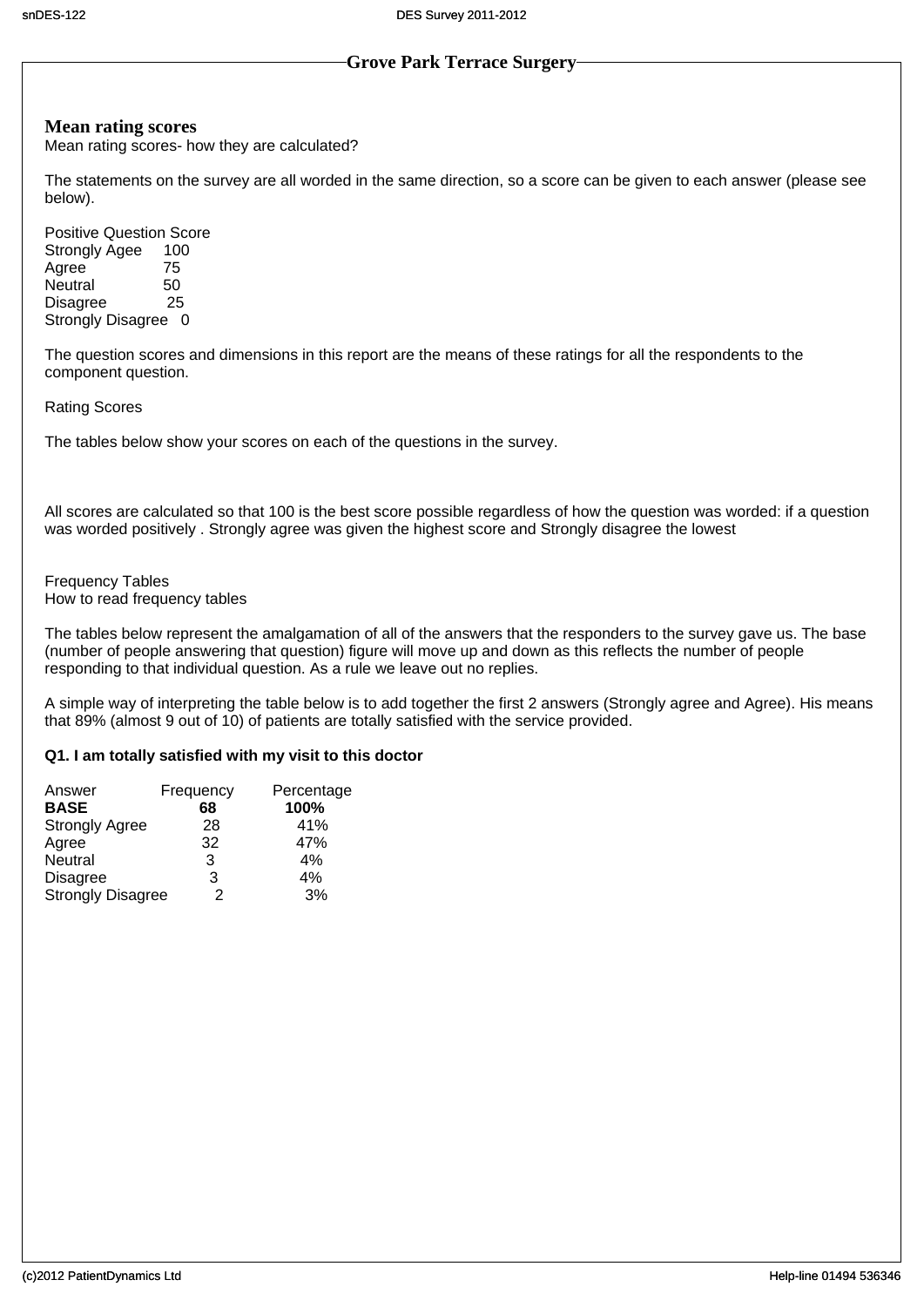# **Introduction and methodology**

This bespoke survey is based on a broad range of questions taken from various patient survey instruments, such as GPAQ and CSQ. It is designed to measure patient satisfaction / experience and to highlight areas that the practice can improve. This survey was developed by the (PPG) in partnership with the Practice.The resulting 4 page questionnaire contains 25 or so questions and the results of these are combined to produce the following broad topic areas

·Practice administration

- ·Appointments
- ·Booking
- ·Length of consultation
- ·Professional care
- ·GPs
- ·Nurses
- ·Practice matters
- ·Online services
- ·Waiting room

In this report you will find:

·Your scores out of 100 for questions that have been rated. I.e. a Mean score produced. Unfortunately comparison with a benchmark score for other practices is not possible as the questionnaire is unique to this practice. Although standard questions have been used the ability to benchmark would be too time consuming and therefore expensive. As a rule of thumb, score of 80 plus are usually achievable.

·Sample information produced by age and gender- where you can compare the breakdown in the type of patients completing your survey with that of the breakdown of the practice demographic. A requirement of the DES Patient survey.

·Your scores out of 100 for the rated questionnaires enable you to look at the strong and weak areas of each topic area.

·Frequency tables for each question- where you can see exactly how your patients responded to each question.

·Patient comments- where you can see comments patients made about their consultations.

The results of this DES Patient Survey will be used for the patient feedback component of the DES patient assessment. This report will be made available on the practice web site.

#### **Methodology**

PatientDynamics produced a bespoke questionnaire for the practice. This questionnaire was produced as a paper questionnaire and as an on-line version for people with access to the Internet to complete. It was important that each questionnaire retained the same question structure as this enabled faster and more complete analysis of these data. No attempt was made to differentiate between on-line replies or paper questions. Patients were invited to take part via an emailed link to the survey or by the receptionists in the practice. Questionnaires are collected in the practice or via email and returned to PatientDynamics for analysis.

#### **91 replies were recieved and analysed**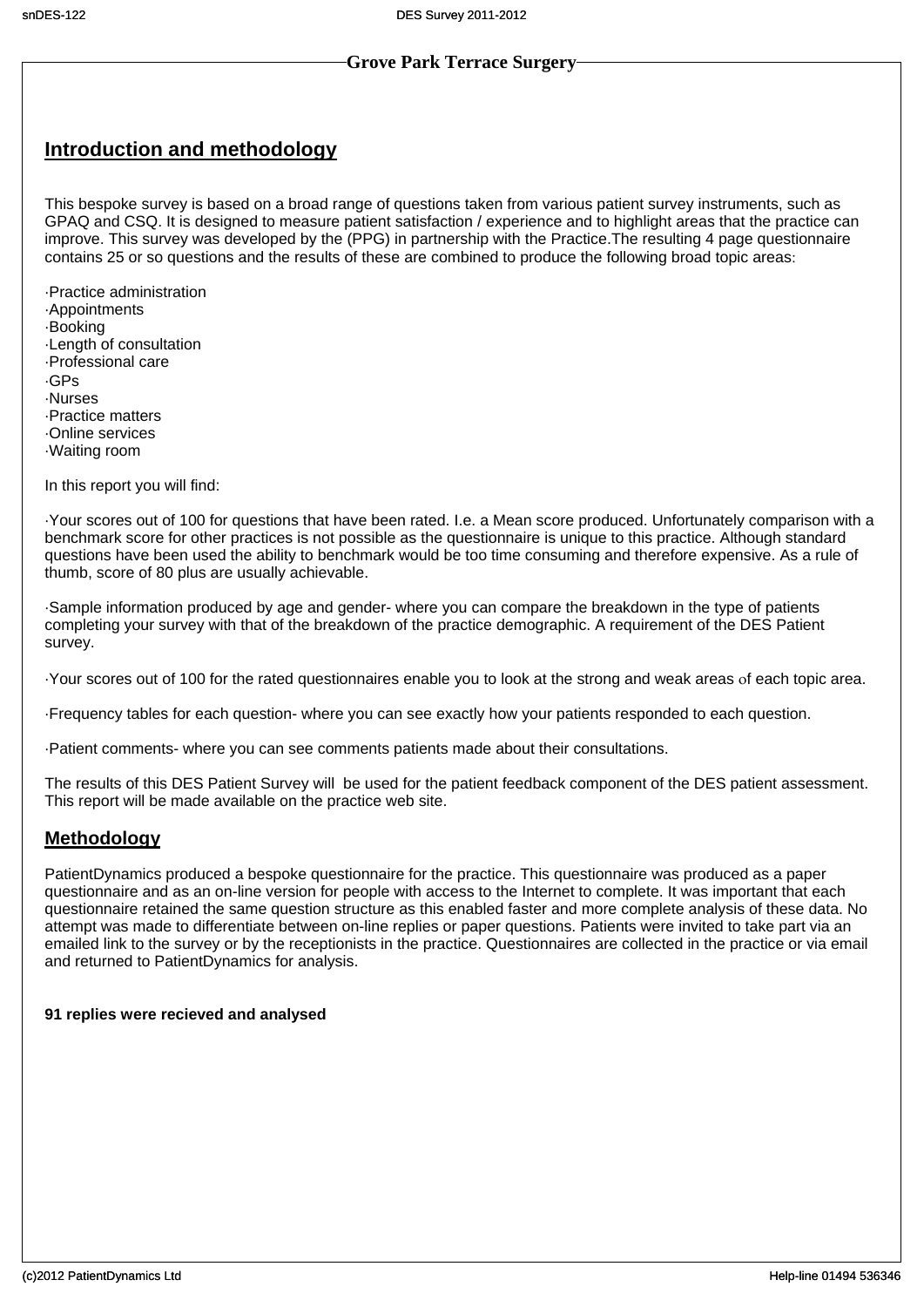# **Getting through on the phone**

| Counts                |                |
|-----------------------|----------------|
| Analysis %            |                |
| Respondents           |                |
|                       |                |
| <b>Base</b>           | 91             |
|                       | 100.0%         |
|                       |                |
| Mean                  | 95.51          |
| How easy is it to get |                |
| through to someone    |                |
| at your GP pract      |                |
| Very easy             | 73             |
|                       | 80.2%          |
| Fairly easy           | 16             |
|                       | 17.6%          |
|                       |                |
| Not very easy         |                |
|                       |                |
| Not at all easy       |                |
|                       |                |
| Don't know            |                |
|                       |                |
| Haven't tried         | $\overline{2}$ |
|                       | 2.2%           |
|                       |                |

## **Purpose of the phone contact**

| <b>Counts</b><br>Analysis %<br>Respondents                      |                       |
|-----------------------------------------------------------------|-----------------------|
| <b>Base</b>                                                     | 90<br>100.0%          |
| What is your usual<br>telephone contact<br>for?                 |                       |
| To book an                                                      | 89                    |
| appointment                                                     | 98.9%                 |
| For my test results                                             | 47<br>52.2%           |
| Prescription/medica-                                            | 46                    |
| tion query                                                      | 51.1%                 |
| <b>To request Hospital</b>                                      | $\boldsymbol{\Delta}$ |
| <b>Transport</b>                                                | 4.4%                  |
| To request a home                                               | 12                    |
| visit                                                           | 13.3%                 |
| Because I have been<br>left a message to<br>contact the surgery | 18<br>20.0%           |
| To cancel an                                                    | 25                    |
| appointment                                                     | 27.8%                 |

# **Additional Thursday evening surgery**

| Counts<br>Analysis %<br><b>Respondents</b><br>Base                      | 91<br>100.0% |
|-------------------------------------------------------------------------|--------------|
| The surgery is<br>planning an<br>additional Thursday<br>evening surgery |              |
| Very useful                                                             | 70<br>76.9%  |
| Quite useful                                                            | 19<br>20.9%  |
| <b>Neither</b>                                                          | 1.1%         |
| Not at all useful                                                       | 1.1%         |
| Don't sure                                                              |              |

# **Awareness of Monday and Wednesday walk-ins**

| Counts<br>Analysis %<br><b>Respondents</b>                     |              |
|----------------------------------------------------------------|--------------|
| <b>Base</b>                                                    | 91<br>100.0% |
| Are you aware that<br>the surgery runs a<br>walk-in service on |              |
| Yes I'm aware                                                  | 88<br>96.7%  |
| No I'm not aware                                               | 3<br>3.3%    |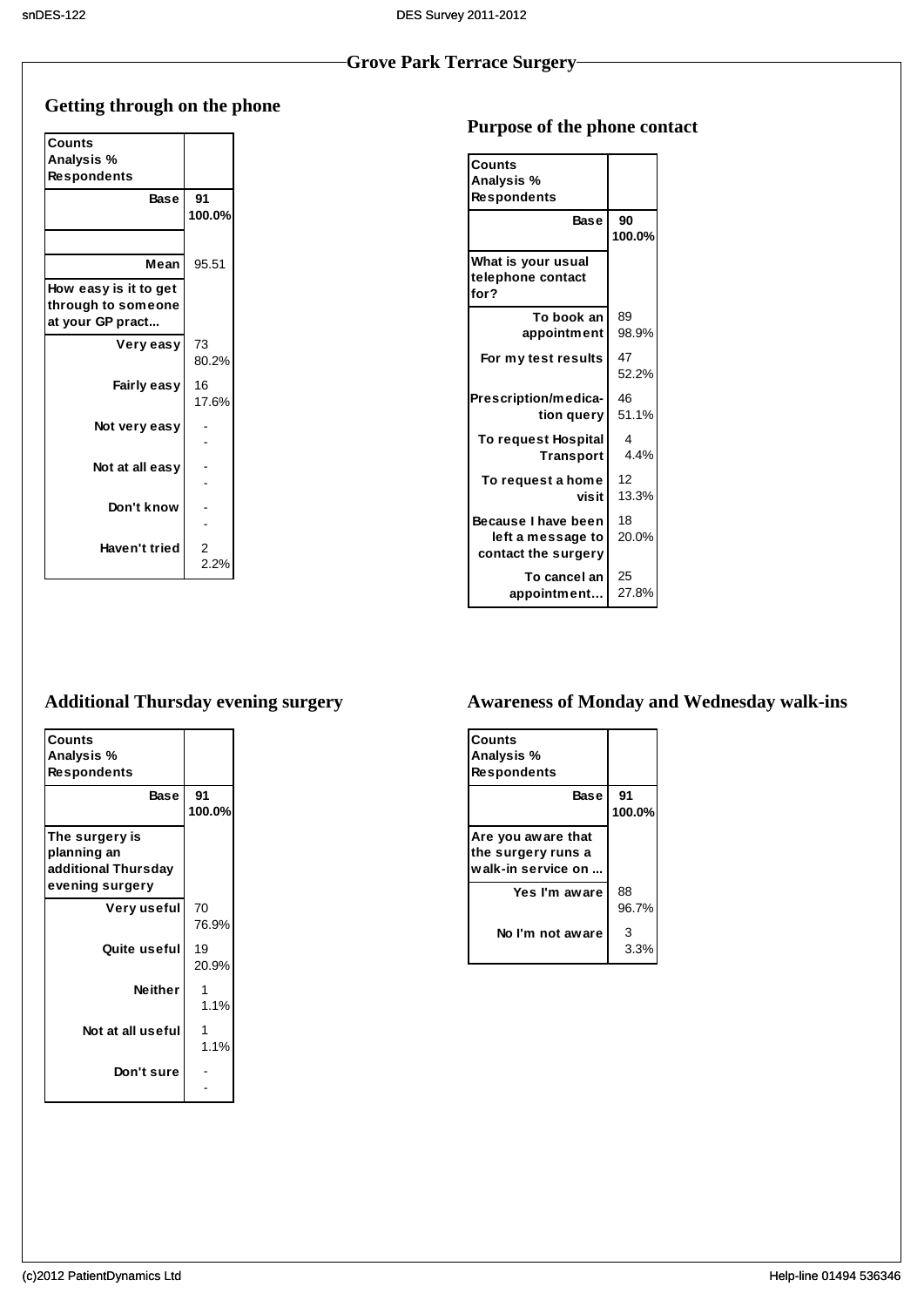# **Usefulness of the walk-ins**

| <b>Counts</b><br>Analysis %<br><b>Respondents</b>  |              |
|----------------------------------------------------|--------------|
| <b>Base</b>                                        | 91<br>100.0% |
| Mean                                               | 94.94        |
| How useful do you<br>find this walk-in<br>service? |              |
| Very useful                                        | 72<br>79.1%  |
| Quite useful                                       | 16<br>17.6%  |
| <b>Neither</b>                                     | 1.1%         |
| Not at all useful                                  |              |
| Don't sure                                         | 2            |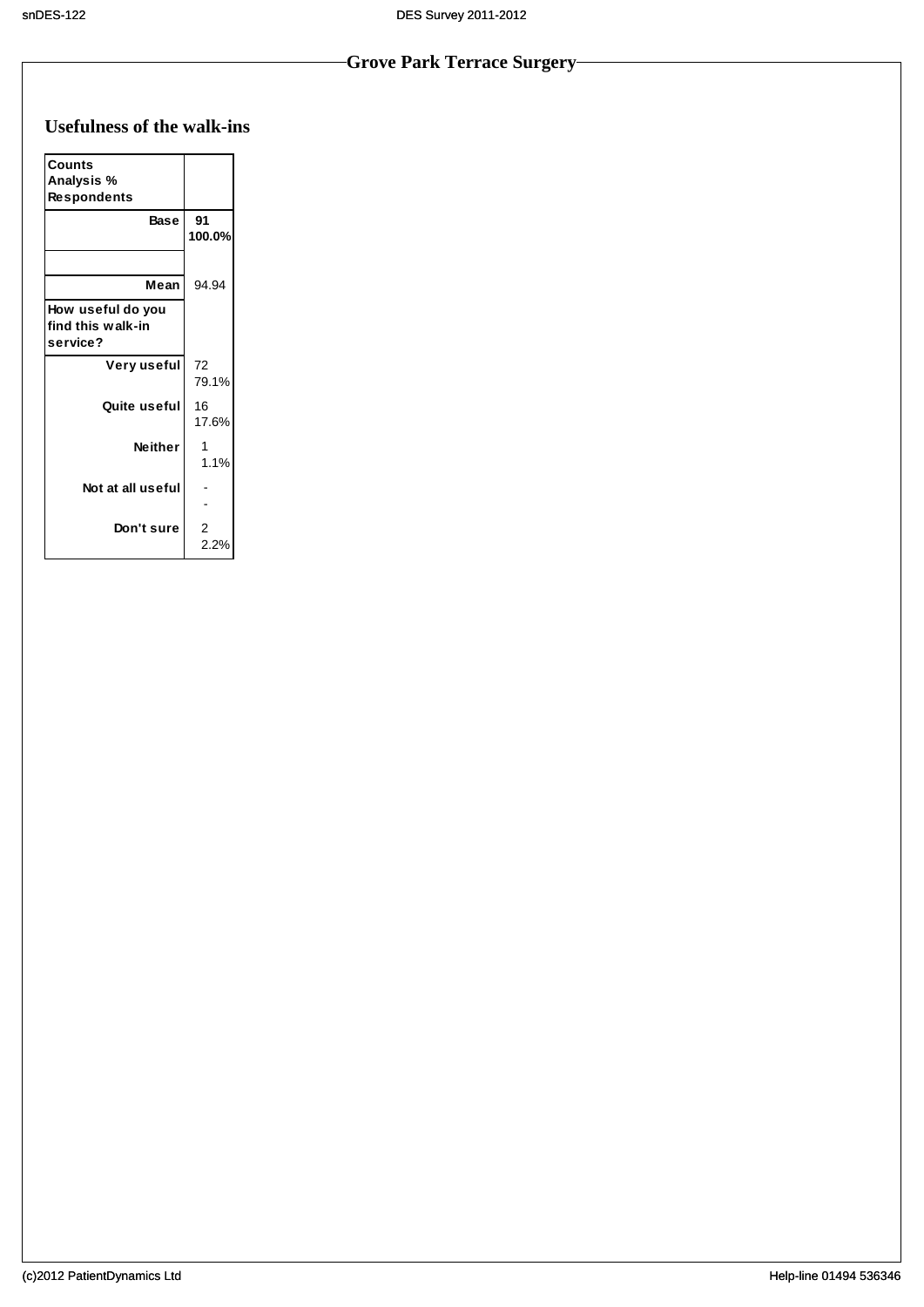#### **Other methods of contacting the practice**

#### **What other methods would you like to be able to use to contact us.**

*repeat prescription*

*on line*

*would be good to be able to email.*

*all offered is fine*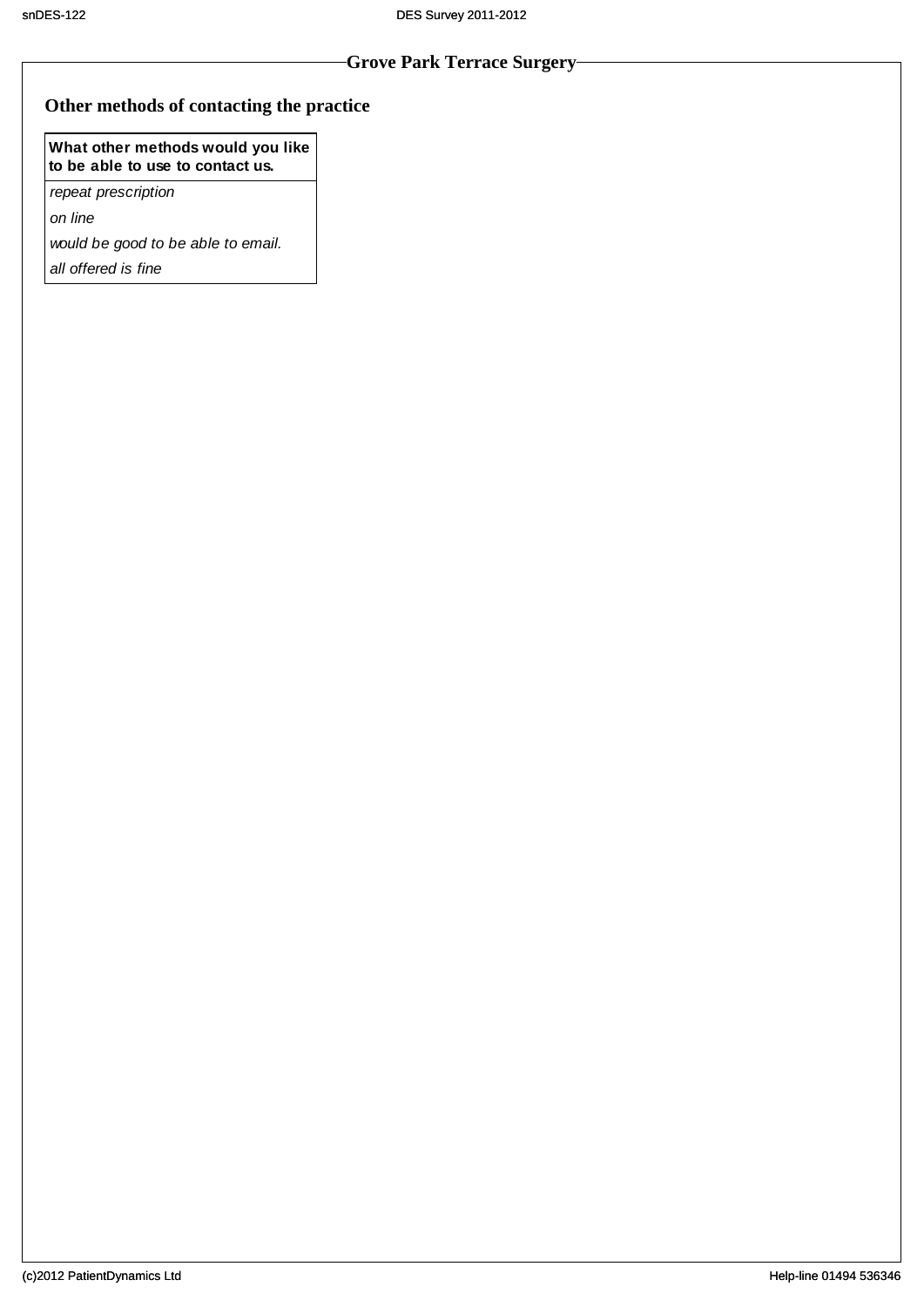#### **Access to the Internet**

| Counts             |        |
|--------------------|--------|
| Analysis %         |        |
| <b>Respondents</b> |        |
| Base               | 87     |
|                    | 100.0% |
|                    |        |
| Mean               | 95.40  |
| Do you have access |        |
| to the internet?   |        |
| Yes                | 71     |
|                    | 81.6%  |
| No                 | 16     |
|                    | 18.4%  |

#### **The Practice web site**

| <b>Counts</b>                                                                                           |      |              |                   |
|---------------------------------------------------------------------------------------------------------|------|--------------|-------------------|
| Analysis %<br><b>Respondents</b>                                                                        | Base | Yes          | No                |
| <b>Base</b>                                                                                             | 335  | 134<br>40.0% | 201<br>60.0%      |
| Do you use the<br><b>Practice Website to</b><br>find out information<br>about the Practice<br>Services? | 90   | 60 -         | 30<br>66.7% 33.3% |
| Would you like to be<br>able to book your<br>appointment online?                                        | 85   | 45           | 40<br>52.9% 47.1% |
| Would you like to be<br>able to obtain your<br>test results on line?                                    | 83   | 25           | 58<br>30.1% 69.9% |
| Are there any other<br><b>Practice services</b><br>you would like to<br>access online?                  | 77   | 4            | 73<br>5.2% 94.8%  |

#### **Accessing other services on-line**

# **Please state what other**

**services these may be.**

*repeat dispensing*

*Cancel an appt Advice line*

## **Awareness of asking for a repeat prescription**

| Counts<br>Analysis %<br><b>Respondents</b>                        |              |
|-------------------------------------------------------------------|--------------|
| Base                                                              | 91<br>100.0% |
| Are you aware you<br>can ask for a repeat<br>prescription online? |              |
| Yes                                                               | 62<br>68.1%  |
| No                                                                | 29<br>31.9%  |

#### **Asking for a repeat prescription in the last 12 weeks**

| Counts<br>Analysis %<br><b>Respondents</b>                      |              |
|-----------------------------------------------------------------|--------------|
| Base                                                            | 91<br>100.0% |
| Have you asked for a<br>repeat prescription<br>via the online s |              |
| Yes                                                             | 31<br>34.1%  |
| No                                                              | 60<br>65.9%  |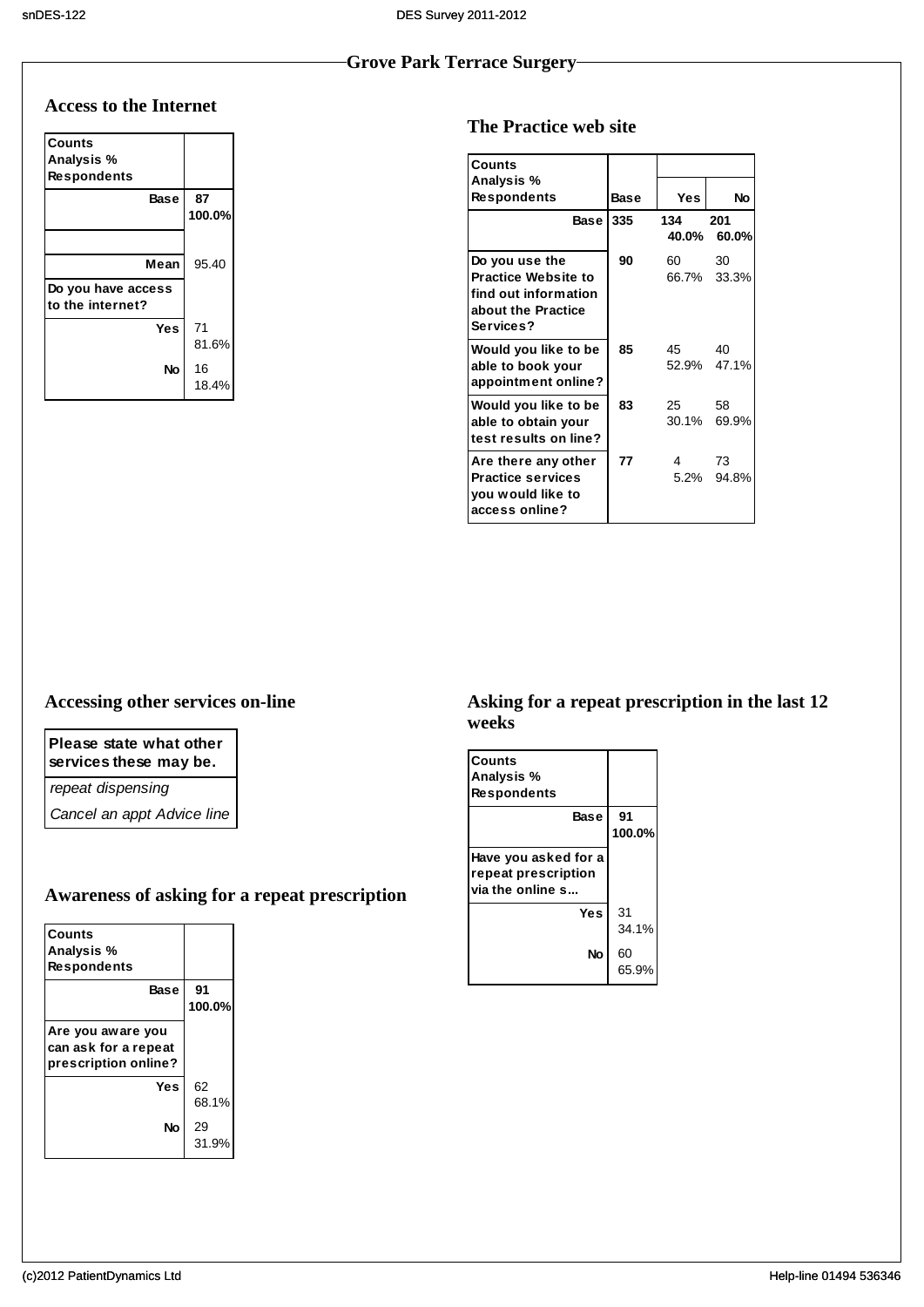# **Seeing a Gp urgently on the same day**

| Counts               |        |
|----------------------|--------|
| Analysis %           |        |
| <b>Respondents</b>   |        |
| Base                 | 90     |
|                      | 100.0% |
| If you need to see a |        |
| GP urgently, can     |        |
| vounormally get se   |        |
| Yes                  | 65     |
|                      | 72.2%  |
| <b>No</b>            | 3      |
|                      | 3.3%   |
| Don't know / never   | 22     |
| needed to            | 24.4%  |

# **Importance of booking ahead**

| Counts<br>Analysis %<br><b>Respondents</b>                     |              |
|----------------------------------------------------------------|--------------|
| Base                                                           | 90<br>100.0% |
| Q5 How important is<br>it to you to be able<br>tobook appointm |              |
| <b>Important</b>                                               | 89<br>98.9%  |
| Not important                                                  | 1.1%         |

# **Ease of booking ahead in the practice**

| Counts             |        |
|--------------------|--------|
| Analysis %         |        |
| <b>Respondents</b> |        |
| <b>Base</b>        | 90     |
|                    | 100.0% |
|                    |        |
| Mean               | 96.11  |
| How easy is it to  |        |
| book ahead in your |        |
| practice?          |        |
| Very easy          | 76     |
|                    | 84.4%  |
| Fairly easy        | 14     |
|                    | 15.6%  |
|                    |        |
| Not very easy      |        |
|                    |        |
| Not at all easy    |        |
|                    |        |
| Don't know         |        |
|                    |        |
|                    |        |
| Haven't tried      |        |
|                    |        |

# **Normal method of booking appointments**

| Counts<br>Analysis %<br><b>Respondents</b> |              |
|--------------------------------------------|--------------|
| <b>Base</b>                                | 90<br>100.0% |
| How do you normally<br>book                |              |
| yourappointments at<br>your practice?      |              |
| In person                                  | 12<br>13.3%  |
| <b>By phone</b>                            | 78<br>86.7%  |
| Doesn't apply                              |              |
|                                            |              |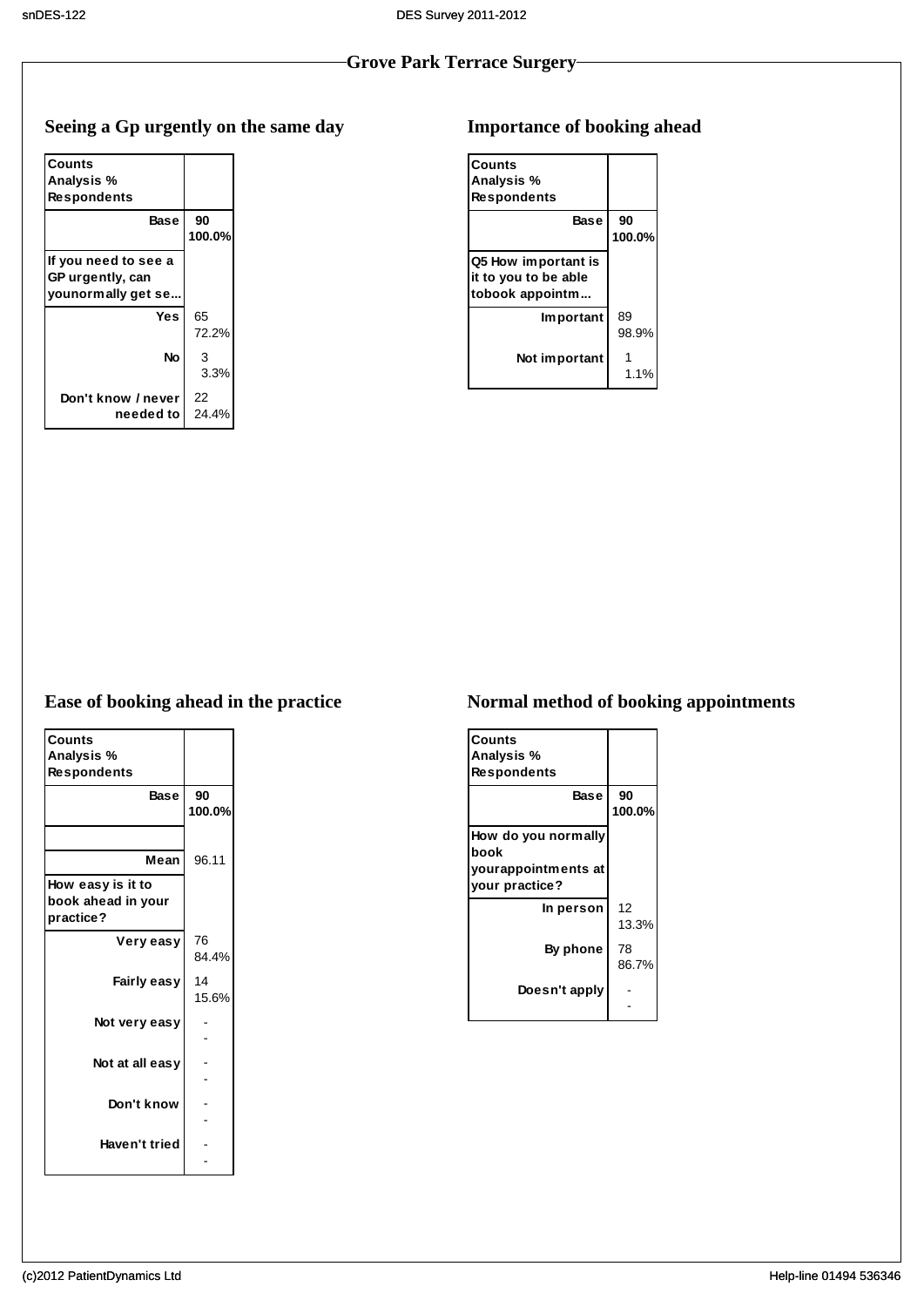# **Booking appointments in advance**

| Counts<br>Analysis %<br><b>Respondents</b>                         |              |
|--------------------------------------------------------------------|--------------|
| Base                                                               | 91<br>100.0% |
| How far ahead in<br>advance would you<br>like to be able to<br>bo… |              |
| Up to 2 weeks                                                      | 63<br>69.2%  |
| Up to 4 weeks                                                      | 24<br>26.4%  |
| Up to 6 weeks                                                      | 1.1%         |
| Up to 8 weeks                                                      | 3<br>3.3%    |

# **Preferred method of booking appointments**

| Counts<br>Analysis %<br><b>Respondents</b>                         |              |
|--------------------------------------------------------------------|--------------|
| Base                                                               | 90<br>100.0% |
| Which of the<br>follow ing<br>methodswould you<br>prefer to use to |              |
| In person                                                          | 10<br>11.1%  |
| By phone                                                           | 59<br>65.6%  |
| Online                                                             | 21<br>23.3%  |
| Doesn't apply                                                      |              |

# **Speed of getting seen**

| Counts<br>Analysis %<br><b>Respondents</b>  |              |
|---------------------------------------------|--------------|
| Base                                        | 89<br>100.0% |
| How quickly do you<br>usually get seen?     |              |
| Same day or next<br>dav?                    | 58<br>65.2%  |
| $2-5$ days?                                 | 25<br>28.1%  |
| 5 days or more?                             | 2<br>2.2%    |
| I Don't usually need<br>to be seen quickly? | 1.1%         |
| Don't know, never<br>tried                  | 3<br>3.4%    |

# **Patients rating of speed of getting seen**

| <b>Counts</b>            |           |
|--------------------------|-----------|
| Analysis %               |           |
| <b>Respondents</b>       |           |
| <b>Base</b>              | 91        |
|                          | 100.0%    |
|                          |           |
| Mean                     | 97.75     |
|                          |           |
| How do you rate<br>this? |           |
| <b>Excellent</b>         | 82        |
|                          | 90.1%     |
| Very good                | 6         |
|                          | 6.6%      |
| Good                     | 1         |
|                          | 1.1%      |
| Fair                     |           |
|                          |           |
| Poor                     |           |
|                          |           |
| Very poor                |           |
|                          |           |
| Does not apply           |           |
|                          | 2<br>2.2% |
|                          |           |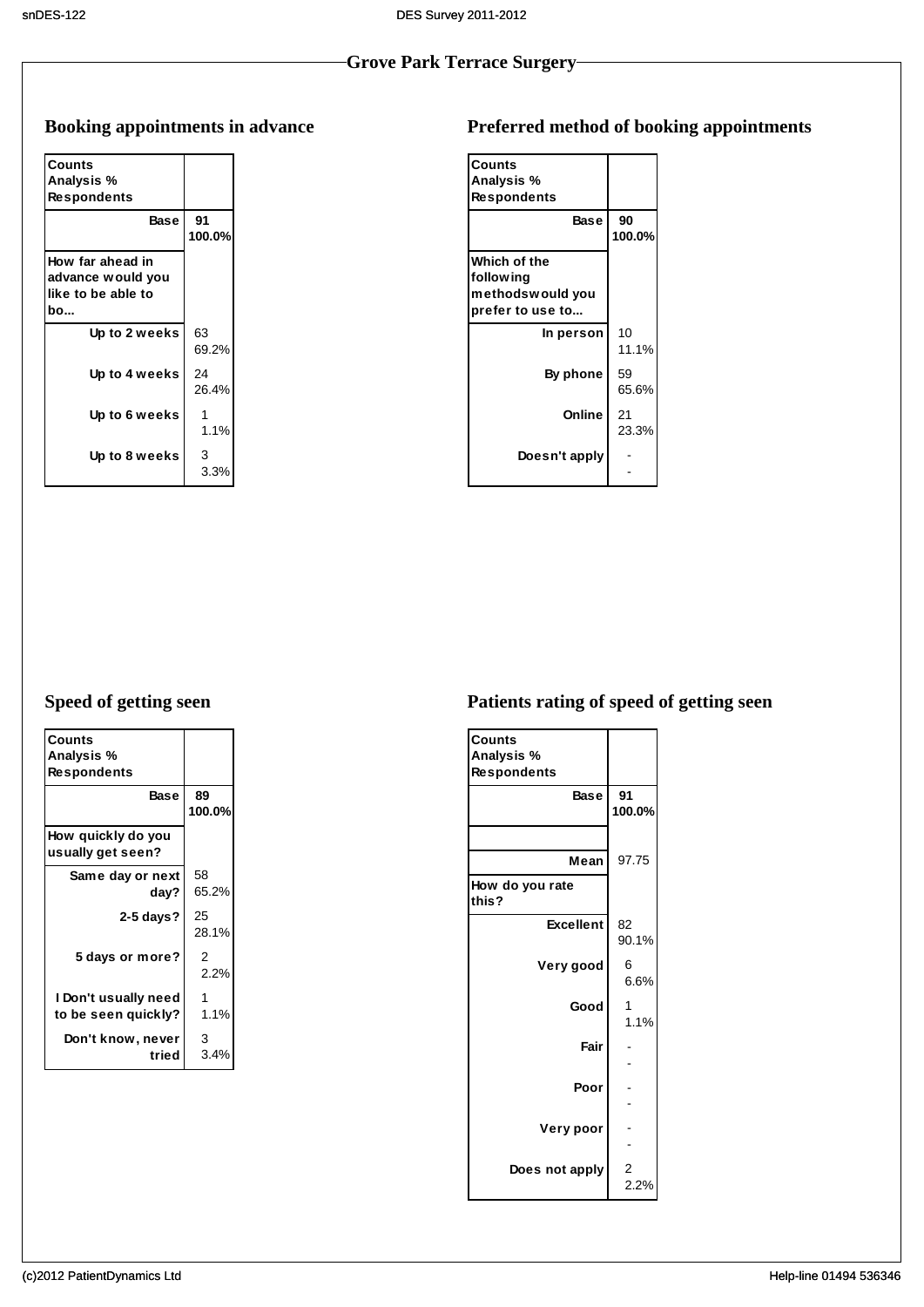# **Speed of getting seen - Any doctor**

| Counts<br>Analysis %<br><b>Respondents</b>  |              |
|---------------------------------------------|--------------|
| <b>Base</b>                                 | 86<br>100.0% |
| How quickly do you<br>usually get seen?     |              |
| Same day or next<br>day?                    | 76<br>88.4%  |
| $2-5$ days?                                 | 10.5%        |
| 5 days or more?                             |              |
| I Don't usually need<br>to be seen quickly? | 1.2%         |
| Don't know, never<br>tried                  |              |

| <b>Counts</b>            |        |  |
|--------------------------|--------|--|
| Analysis %               |        |  |
| <b>Respondents</b>       |        |  |
| <b>Base</b>              | 86     |  |
|                          | 100.0% |  |
|                          |        |  |
| Mean                     | 97.67  |  |
|                          |        |  |
| How do you rate<br>this? |        |  |
| <b>Excellent</b>         | 78     |  |
|                          | 90.7%  |  |
| Very good                | 8      |  |
|                          | 9.3%   |  |
| Good                     |        |  |
|                          |        |  |
| Fair                     |        |  |
|                          |        |  |
|                          |        |  |
| Poor                     |        |  |
|                          |        |  |
| Very poor                |        |  |
|                          |        |  |
| Does not apply           |        |  |
|                          |        |  |

#### **Patients rating of speed of getting seen - any doctor Experiencing a telephone consultation**

| Counts             |        |
|--------------------|--------|
| Analysis %         |        |
|                    |        |
| <b>Respondents</b> |        |
| <b>Base</b>        | 90     |
|                    | 100.0% |
|                    |        |
| Mean               | 95.63  |
| How easy is it to  |        |
| speak to a doctor  |        |
| ornurse on the     |        |
| phone…             |        |
| Very easy          | 66     |
|                    | 73.3%  |
|                    |        |
| Fairly easy        | 14     |
|                    | 15.6%  |
| Not very easy      |        |
|                    |        |
| Not at all easy    |        |
|                    |        |
|                    |        |
| Don't know         |        |
|                    | 1.1%   |
| Haven't tried      | 9      |
|                    | 10.0%  |
|                    |        |

| Counts<br>Analysis %<br><b>Respondents</b>               |              |
|----------------------------------------------------------|--------------|
| Base                                                     | 89<br>100.0% |
| Mean                                                     | 91.29        |
| Have you ever had a<br>telephone<br><b>Consultation?</b> |              |
| Yes                                                      | 58<br>65.2%  |
| No                                                       | 31<br>34.8%  |

# **Patients rating of speed of getting seen - any doctor**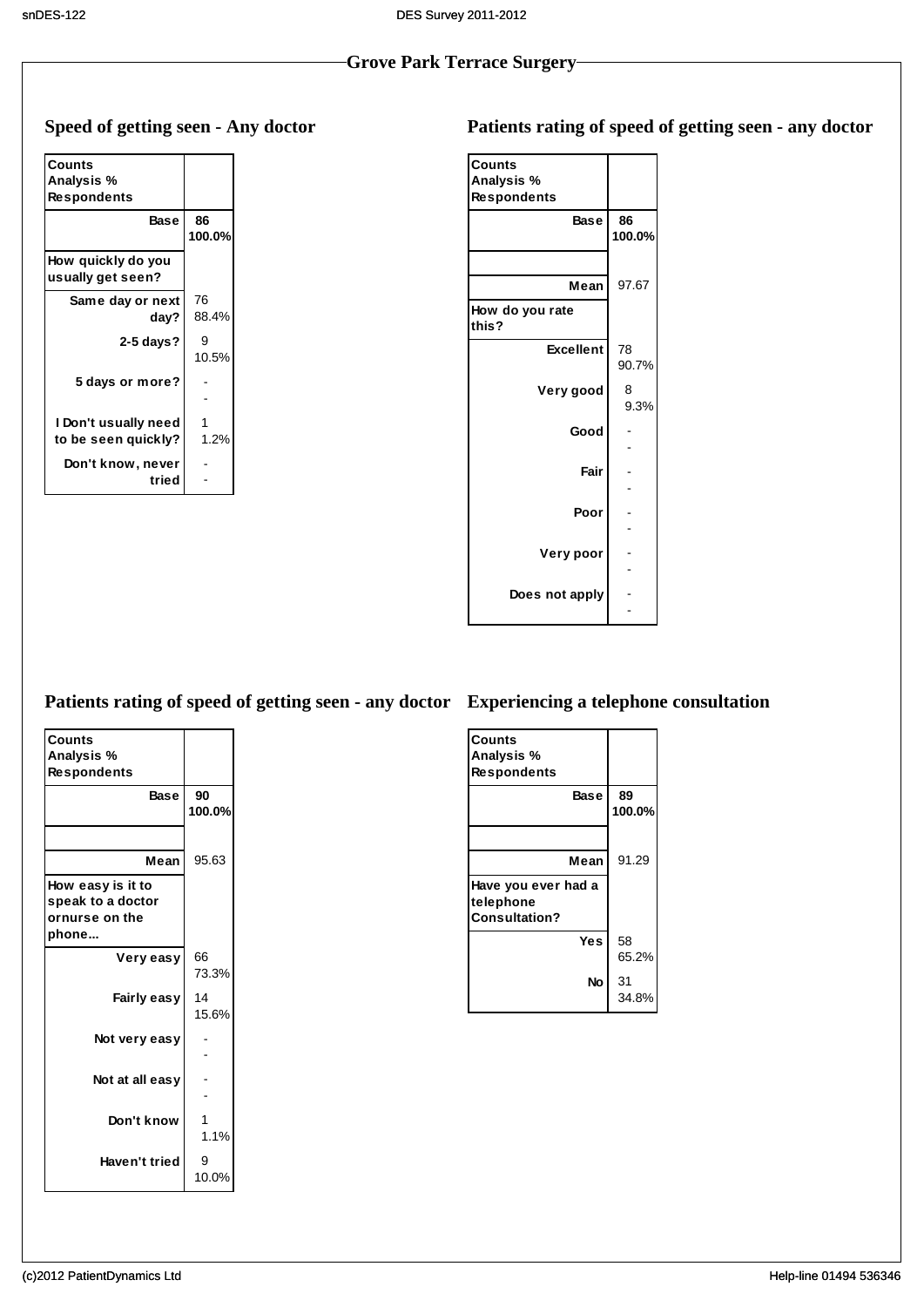# **Purpose of the telephone consultation**

| Counts<br>Analysis %               |              |
|------------------------------------|--------------|
| <b>Respondents</b>                 |              |
| Base                               | 58<br>100.0% |
| If yes was the<br>consultation for |              |
| A new urgent<br>problem            | 21<br>36.2%  |
| New routine<br>problem             | 17<br>29.3%  |
| Follow-up                          | 11<br>19.0%  |
| Other                              | 9<br>15.5%   |

# **Dealing with the problem by the Gp**

| Counts<br>Analysis %<br><b>Respondents</b>                       |              |
|------------------------------------------------------------------|--------------|
| <b>Base</b>                                                      | 57<br>100.0% |
| Was the GP able to<br>deal with your<br>problem on the<br>phone? |              |
| Yes                                                              | 56<br>98.2%  |
| No                                                               | 1.8%         |

# **Requesting a telephone consultation again**

| Counts              |        |
|---------------------|--------|
| Analysis %          |        |
| <b>Respondents</b>  |        |
| <b>Base</b>         | 58     |
|                     | 100.0% |
| Would you request a |        |
| telephone           |        |
| consultation again? |        |
| <b>Yes</b>          | 58     |
|                     | 100.0% |
| No                  |        |
|                     |        |

# **Finding out about the practice and the services**

| <b>Counts</b><br>Analysis %<br><b>Respondents</b>                  |              |
|--------------------------------------------------------------------|--------------|
| <b>Base</b>                                                        | 91<br>100.0% |
| Which of the<br>following do you use<br>to find out<br>information |              |
| <b>Telephone contact</b>                                           | 31<br>34.1%  |
| <b>Face to face contact</b>                                        | 9<br>9.9%    |
| <b>Practice website</b>                                            | 34<br>37.4%  |
| <b>Practice leaflet</b>                                            | 14<br>15.4%  |
| <b>NHS Choices</b><br>website                                      |              |
| <b>Practice Notice</b><br>Boards                                   | 3<br>3.3%    |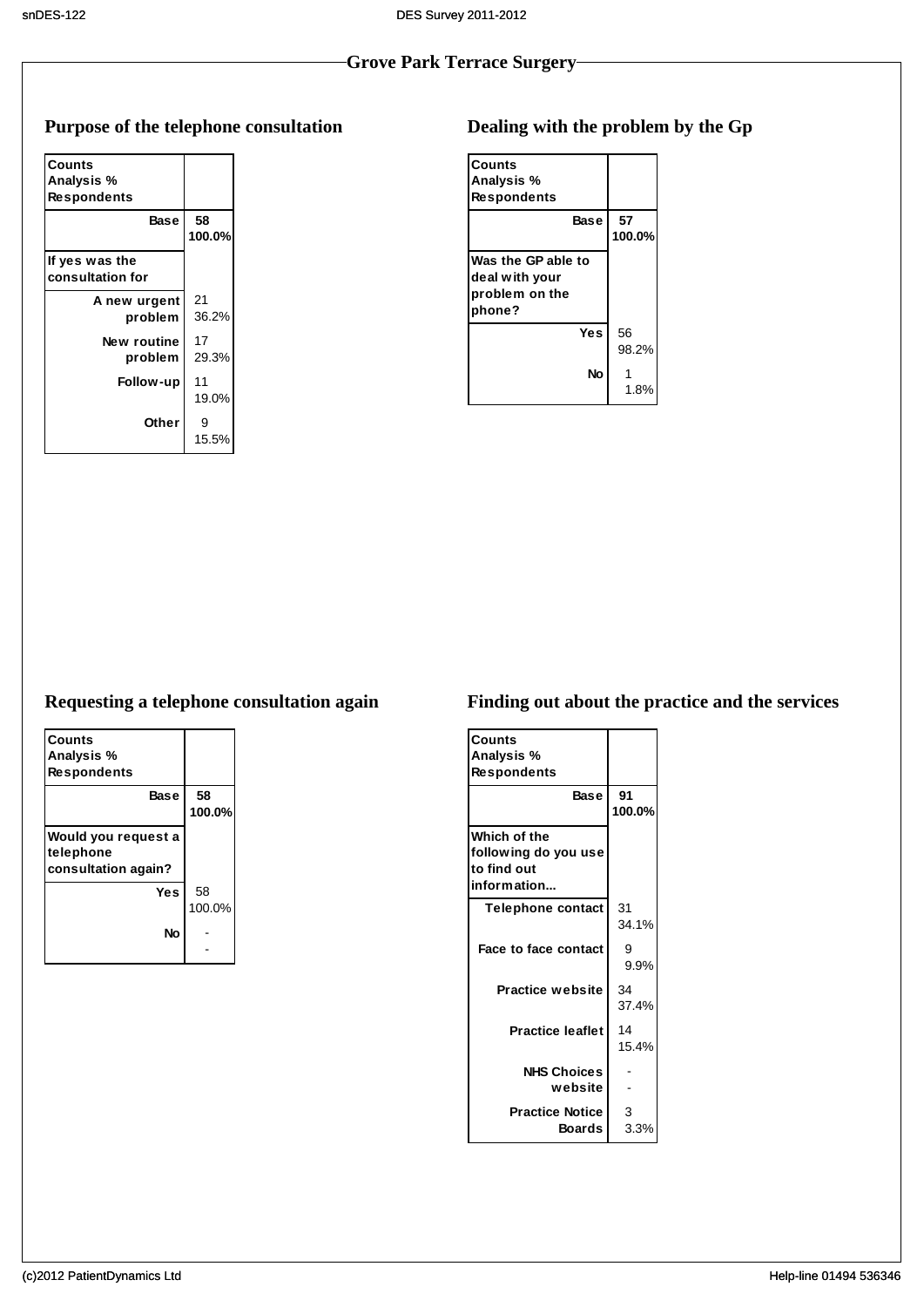# **Practice updates via email**

| Counts<br>Analysis %<br><b>Respondents</b>                  |              |
|-------------------------------------------------------------|--------------|
| Base                                                        | 91<br>100.0% |
| Would you like to<br>receive Practice<br>updates via email? |              |
| Yes                                                         | 51<br>56.0%  |
| No                                                          | 40<br>44 በ%  |

#### **Free text messages**

| <b>Counts</b><br>Analysis %<br><b>Respondents</b>                   |              |
|---------------------------------------------------------------------|--------------|
| <b>Base</b>                                                         | 90<br>100.0% |
| Occasionally we<br>would like to send<br>you information via<br>0IJ |              |
| Yes                                                                 | 66<br>73.3%  |
| No                                                                  | 24<br>26.7%  |

# **Practice's role in helping you with the following**

| Counts                                            |      |       |              |                        |                  |                   |
|---------------------------------------------------|------|-------|--------------|------------------------|------------------|-------------------|
| Analysis %<br><b>Respondents</b>                  | Base | Mean  | Very<br>well | Unsure                 | Not very<br>well | Does not<br>apply |
| Base                                              | 260  | 99.23 | 256<br>98.5% | 4<br>1.5%              | ٠                |                   |
| <b>Understand your</b><br>health problems?        | 91   | 99.45 | 90<br>98.9%  | 1.1%                   | ٠                | ۰                 |
| Cope with your<br>health problems                 | 86   | 99.42 | 85<br>98.8%  | 1<br>1.2%              |                  | ۰                 |
| Help you to self<br>manage your health<br>problem | 83   | 98.80 | 81<br>97.6%  | $\overline{2}$<br>2.4% |                  | ۰<br>۰            |

## **Other services**

#### **What other services would you like to be able to access a...**

*Alternative complimentary treatments*

# **Overall experience of the GP surgery**

| <b>Counts</b>                      |              |
|------------------------------------|--------------|
| Analysis %                         |              |
| <b>Respondents</b>                 |              |
| Base                               | 91<br>100.0% |
|                                    |              |
| Mean                               | 97.80        |
| Overall, how would<br>you describe |              |
| yourexperience of<br>vour G        |              |
| <b>Excellent</b>                   | 83<br>91.2%  |
| Very good                          | 8<br>8.8%    |
| Good                               |              |
|                                    |              |
| Fair                               |              |
|                                    |              |
| Poor                               |              |
|                                    |              |
| Very poor                          |              |
|                                    |              |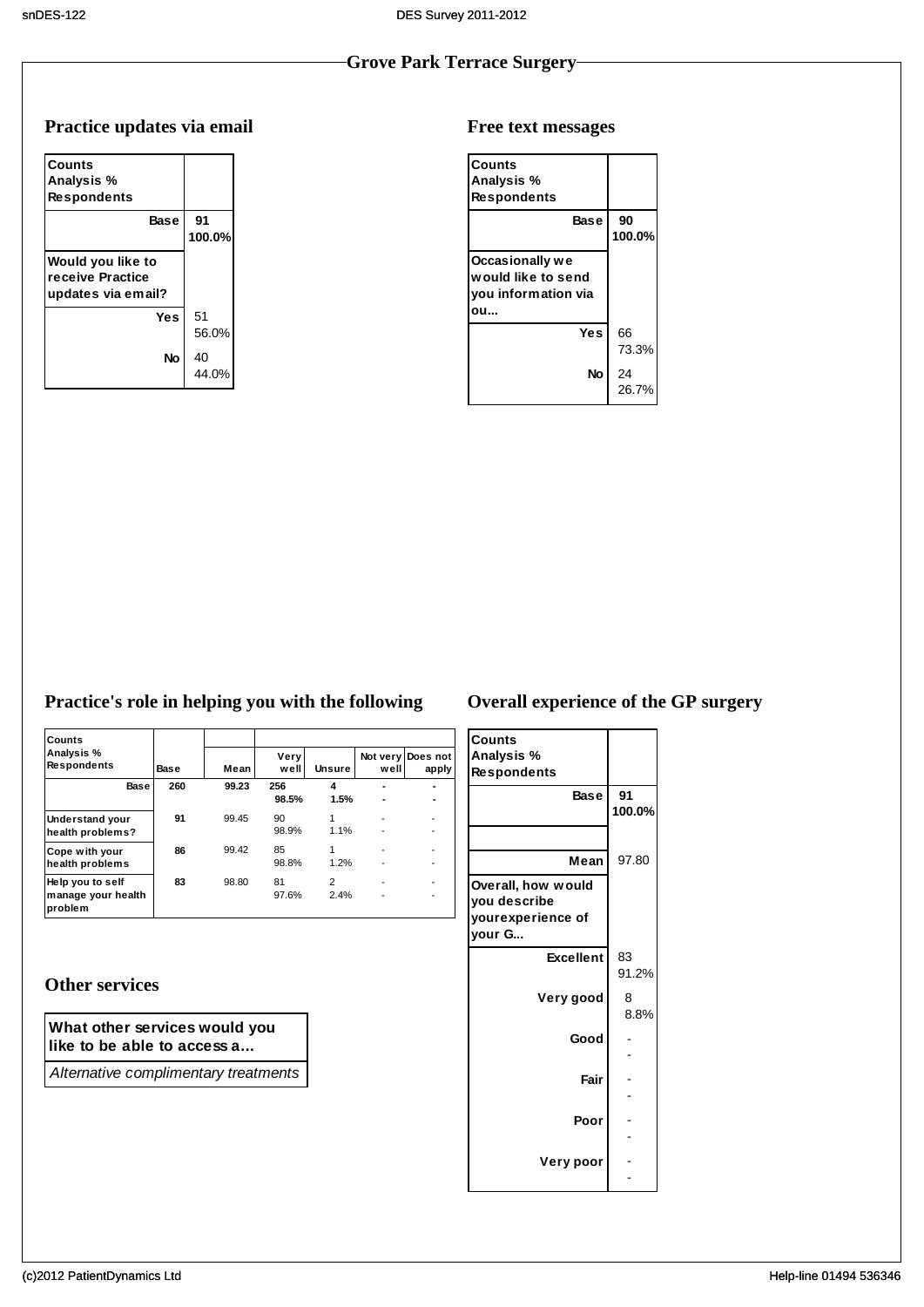#### **Overall experience of the GP surgery - comments**

**Any other comments**

*this is the first doctors surgery I have attended where all the reception staff are very helpful and friendly and it makes such a difference. appointments are easy to arrange. keep up the good work please! Very friendly reception staff, always polite and professional. The Doctors are kind and caring and never a problem it seems with getting an appointment.* - the best surgery where I have been a patient. - receptionists, nurses, health care assistant & doctors all have a<br>consistent friendly & accommodating approach. - makes you feel comfortable being a patient as you attend *It sould be nice to always see the same doctor when booking in advance (unless in an emergency etc)*

#### **Recommending the surgey**

| Counts             |        |
|--------------------|--------|
| Analysis %         |        |
| <b>Respondents</b> |        |
| <b>Base</b>        | 90     |
|                    | 100.0% |
|                    |        |
| Mean               | 98.89  |
| Would you          |        |
| recommend your GP  |        |
| surgeryto someone  |        |
| who has ju         |        |
| Yes, definitely    | 86     |
|                    | 95.6%  |
| Yes, probably      | 4      |
|                    | 4.4%   |
| No, probably not   |        |
|                    |        |
| No, definitely not |        |
|                    |        |
| Don't know         |        |
|                    |        |
|                    |        |

#### **Patients gender**

| Counts<br>Analysis %<br><b>Respondents</b> |              |
|--------------------------------------------|--------------|
| Base                                       | 90<br>100.0% |
| Are you ?                                  |              |
| Male                                       | 24<br>26.7%  |
| <b>Female</b>                              | 66<br>73.3%  |

#### **Patients age**

| Counts<br>Analysis %<br><b>Respondents</b> |              |
|--------------------------------------------|--------------|
| Base                                       | 90<br>100.0% |
| Are you ?                                  |              |
| Male                                       | 24<br>26.7%  |
| Female                                     | 66<br>73.3%  |